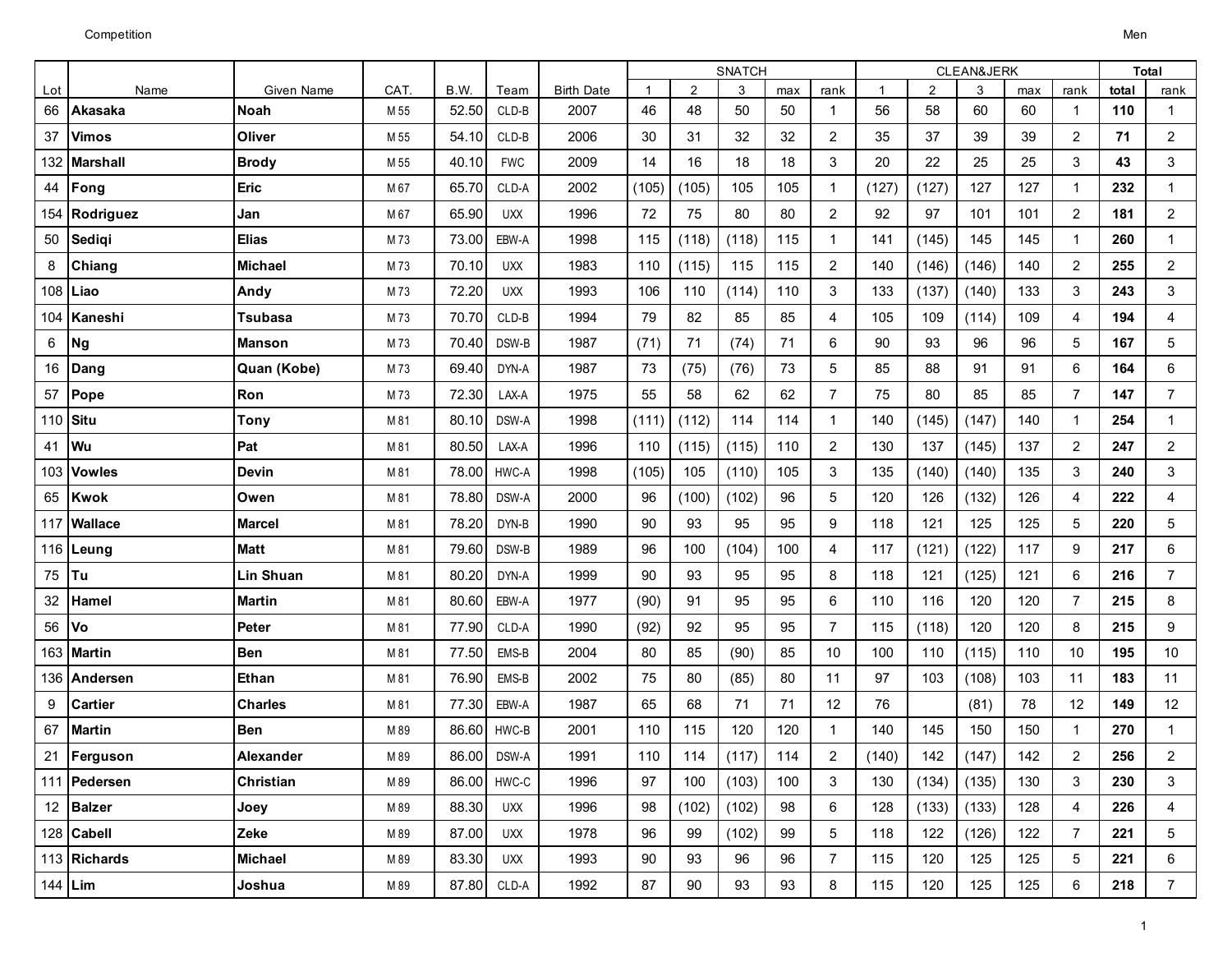| 84             | Janssen             | <b>Noah</b>              | M 89    | 86.40  | HWC-C       | 2001 | 84    | 87    | 90    | 90  | 10             | 104   | 107   | 113   | 113            | 9              | 203 | 8              |
|----------------|---------------------|--------------------------|---------|--------|-------------|------|-------|-------|-------|-----|----------------|-------|-------|-------|----------------|----------------|-----|----------------|
| 140            | D'Entremont         | Eric                     | M 89    | 82.90  | DYN-B       | 1994 | 87    | 92    | (95)  | 92  | 9              | 103   | 107   | 110   | 110            | 11             | 202 | 9              |
| 94             | <b>Bouchard</b>     | <b>Bradley</b>           | M 89    | 81.70  | SWC         | 1994 | 80    | 83    | (86)  | 83  | 13             | 112   | 115   | 118   | 118            | 8              | 201 | 10             |
| 40             | <b>Soles</b>        | Michael                  | M 89    | 85.80  | <b>UXX</b>  | 1993 | 80    | (83)  | 84    | 84  | 12             | 105   | 108   | 112   | 112            | 10             | 196 | 11             |
| 89             | Pretty              | <b>David</b>             | M 89    | 86.70  | <b>UXX</b>  | 1995 | 84    | (87)  | (87)  | 84  | 11             | 98    | 102   | 106   | 106            | 12             | 190 | 12             |
|                | 133 Widmeyer        | <b>Wyatt</b>             | M 89    | 85.60  | EMS-B       | 2004 | 70    | (75)  | 75    | 75  | 15             | 95    | 100   | (105) | 100            | 13             | 175 | 13             |
| 79             | <b>Schellenberg</b> | John                     | M 89    | 84.40  | EMS-C       | 2006 | 40    | 45    | 48    | 48  | 16             | 55    | 60    | 63    | 63             | 14             | 111 | 14             |
| 46             | Kipkemoi            | <b>Michael</b>           | M 89    | 87.20  | <b>UXX</b>  | 1998 | (76)  | 76    | (80)  | 76  | 14             | (96)  | (96)  | (96)  |                | $\blacksquare$ |     | $\blacksquare$ |
| 80             | Kerr                | lan                      | M 89    | 88.20  | DYN-B       | 1993 | (100) | 100   | (105) | 100 | 4              | (135) | (135) | (137) | $\blacksquare$ | $\blacksquare$ |     | $\blacksquare$ |
| 88             | Kennedy             | <b>Braydon</b>           | M 96    | 92.10  | DYN-A       | 1996 | (142) | 143   | (148) | 143 | $\mathbf{1}$   | 165   | 172   | 180   | 180            | $\mathbf 1$    | 323 | $\mathbf 1$    |
| 157            | Singh               | Randhir                  | M 96    | 90.30  | EMS-A       | 1990 | 122   | 128   | 132   | 132 | $\overline{2}$ | 150   | 160   | (165) | 160            | $\overline{2}$ | 292 | $\overline{2}$ |
| 99             | Pridham             | Tyler                    | M 96    | 92.00  | HWC-B       | 1987 | 112   | 116   | 120   | 120 | 3              | 140   | 144   | 147   | 147            | $\overline{4}$ | 267 | 3              |
| 93             | <b>Dinh</b>         | Anthony                  | M 96    | 91.80  | HWC-B       | 1995 | 100   | 105   | 110   | 110 | 6              | 137   | 142   | 147   | 147            | 3              | 257 | 4              |
| 10             | Kimoto              | <b>Ryan</b>              | M 96    | 93.40  | EBW-A       | 2003 | 102   | 107   | 110   | 110 | 5              | 135   | 140   | (143) | 140            | 5              | 250 | 5              |
| 141            | Cunningham          | Josh                     | M 96    | 90.40  | <b>UXX</b>  | 1997 | 102   | 107   | 111   | 111 | 4              | 126   | 129   | (136) | 129            | $\overline{7}$ | 240 | 6              |
| 91             | White               | Theron                   | M 96    | 93.90  | CLD-A       | 1979 | (104) | 104   | (107) | 104 | $\overline{7}$ | 127   | 130   | (136) | 130            | 6              | 234 | $\overline{7}$ |
| $\overline{4}$ | Roy                 | Justin                   | M 96    | 92.20  | SWC         | 2002 | 80    | (84)  | 84    | 84  | 9              | 95    | 100   | (108) | 100            | 8              | 184 | 8              |
| 42             | Pedersen            | Wyatt                    | M 96    | 94.00  | HWC-C       | 1995 | 77    | 80    | 83    | 83  | 10             | 87    | 91    | 95    | 95             | 9              | 178 | 9              |
| 43             | Cowan               | <b>Conrad James Shav</b> | M 96    | 93.80  | <b>UXX</b>  | 1968 | 69    | 72    | 74    | 74  | 11             | 89    | 91    | 93    | 93             | 10             | 167 | 10             |
| 115            | Ball                | <b>Matthew</b>           | M 96    | 89.90  | <b>SWC</b>  | 1971 | 61    | 64    | (67)  | 64  | 12             | 80    | 84    | (87)  | 84             | 11             | 148 | 11             |
| 68             | <b>Melnyk</b>       | Zephyr                   | M 96    | 95.80  | EMS-A       | 2000 | 95    | (100) | 103   | 103 | 8              | (125) | (125) | (129) |                | $\overline{a}$ |     | $\blacksquare$ |
| 124            | <b>Grieve</b>       | Thomas                   | M 102   | 101.50 | HWC-A       | 1995 | 131   | (136) | (136) | 131 | $\mathbf{1}$   | 160   | 165   | 170   | 170            | $\mathbf{1}$   | 301 | $\mathbf{1}$   |
| 118 Yee        |                     | Geoffrey                 | M 102   | 101.10 | <b>REN</b>  | 1990 | (105) | (105) | 105   | 105 | $\overline{c}$ | 160   | (167) | (167) | 160            | $\overline{2}$ | 265 | $\overline{c}$ |
| 92             | <b>Chen</b>         | <b>Mark</b>              | M 102   | 99.20  | <b>UXX</b>  | 1996 | 98    | (102) | (102) | 98  | 3              | 110   | 114   | 117   | 117            | 3              | 215 | 3              |
| 78             | <b>Skelcher</b>     | Kevin                    | M 102   | 99.80  | EMS-A       | 1979 | 85    | 90    | 94    | 94  | 4              | 110   | 117   | (120) | 117            | $\overline{4}$ | 211 | 4              |
| 53             | Bergeron            | Tristan                  | M 102   | 96.70  | <b>UXX</b>  | 1995 | 78    | 82    | 85    | 85  | 5              | 108   | 112   | (116) | 112            | 5              | 197 | 5              |
| 151            | Stewart             | Teagan                   | M 102   | 99.40  | EMS-B       | 1999 | (70)  | 70    | 75    | 75  | 6              | 95    | (100) | 100   | 100            | 6              | 175 | 6              |
|                | 158 Cross           | <b>Richard</b>           | M 102   |        | 96.10 HWC-C | 1994 | 60    | 63    | 66    | 66  | $\overline{7}$ | 75    | 79    | 81    | 81             | $\overline{7}$ | 147 | 7              |
|                | 18 Quran            | <b>Rashed</b>            | M 109   | 104.80 | DYN-A       | 1998 | (143) | 143   | (147) | 143 | $\mathbf{1}$   | 172   | 178   | (182) | 178            | $\mathbf{1}$   | 321 | $\mathbf{1}$   |
|                | 52 Such             | <b>Diego</b>             | M 109   | 104.70 | HWC-A       | 2000 | (110) | 110   | 114   | 114 | $\overline{2}$ | 142   | 147   | (150) | 147            | $\overline{2}$ | 261 | $\overline{2}$ |
| 24             | Braun               | <b>Nicolas</b>           | M 109   | 108.60 | EMS-A       | 1975 | 60    | 63    | (66)  | 63  | 3              | 78    | 80    | (83)  | 80             | 3              | 143 | 3              |
|                | 150 Bencsik II      | <b>Miklos</b>            | M > 109 | 141.80 | VIK         | 1989 | 144   | 150   | 153   | 153 | $\mathbf{1}$   | 190   | 202   |       | 202            | 1              | 355 | $\mathbf{1}$   |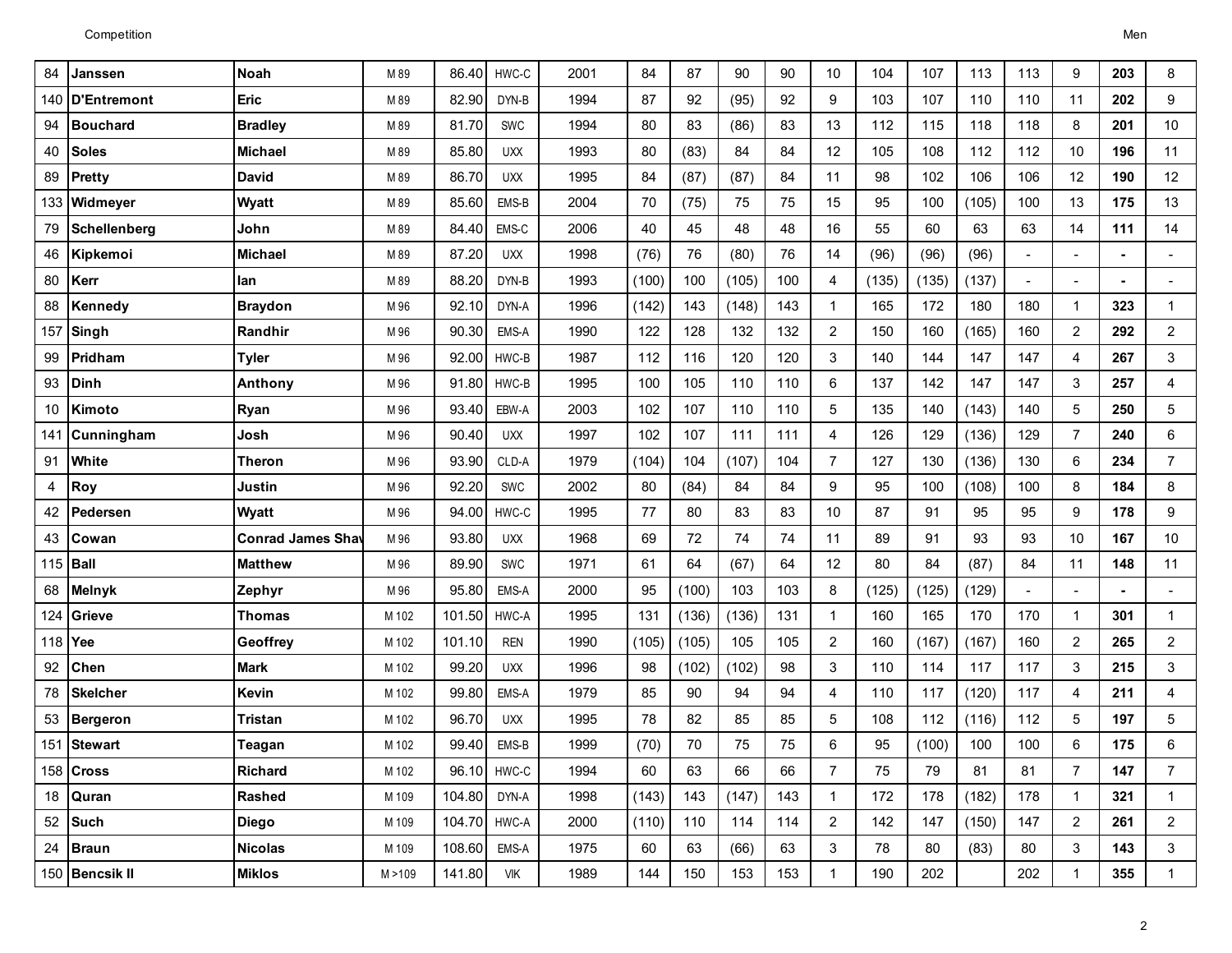| 200 Korkowski  | l Raf          | M > 109 | 115.60       | quest        | 1980 | 115           | 120   | 125   | 125 | quest       | 135   | 140   | 145 | 145 | auest | 270 | guest |
|----------------|----------------|---------|--------------|--------------|------|---------------|-------|-------|-----|-------------|-------|-------|-----|-----|-------|-----|-------|
| <b>Bernier</b> | <b>Colin</b>   | M > 109 |              | 116.40 HWC-A | 1991 | 120           | (125) | (125) | 120 | $\sim$<br>∼ | (150) | (150) | 150 | 150 |       | 270 |       |
| 106 Gamble     | Kevin          | M > 109 | 112.30 HWC-B |              | 1991 | 81            | 84    | (87)  | 84  |             | 104   | 107   | 110 | 110 |       | 194 |       |
| 164 Busch      | <b>IRobert</b> | M > 109 | 116.00       | <b>SWC</b>   | 1996 | $(105)$ $\mu$ | (105) | (105) |     |             | 130   | (137) | 137 | 137 |       |     |       |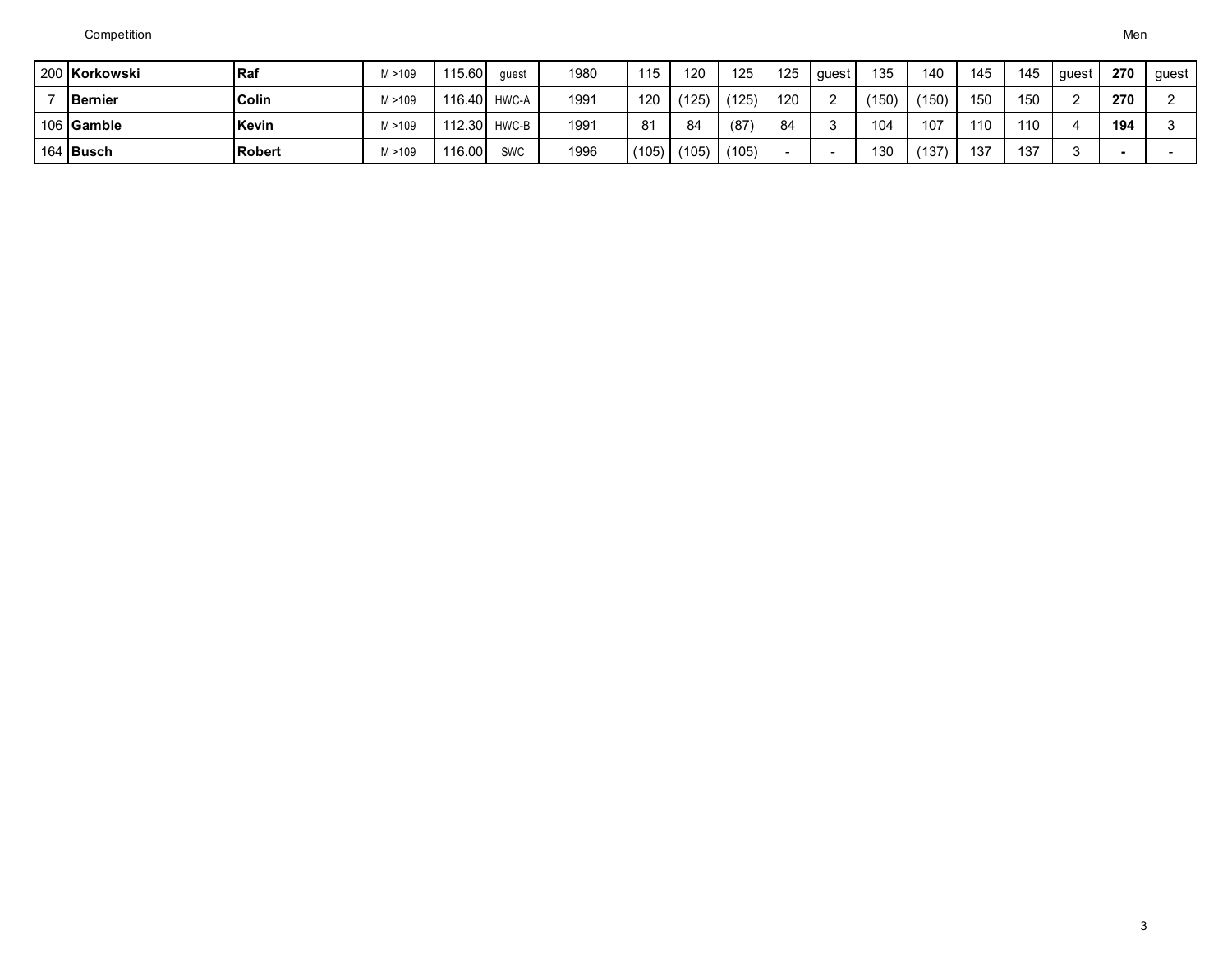| Lot            | Name                 | Given Name       | CAT. | B.W.  | Team       | <b>Birth Date</b> | -1   | 2    | 3    | max | rank           | -1   | 2    | 3    | max | rank           | total | rank                    |
|----------------|----------------------|------------------|------|-------|------------|-------------------|------|------|------|-----|----------------|------|------|------|-----|----------------|-------|-------------------------|
|                | 126 Agtarap          | <b>Madeleine</b> | F45  | 43.40 | EBW-A      | 2008              | 31   | 33   | 35   | 35  | $\overline{1}$ | 41   | 43   | (45) | 43  | $\mathbf{1}$   | 78    | $\mathbf{1}$            |
|                | 152 Mae-Enero        | Kimberly-Mae     | F45  | 43.80 | VIK        | 2008              | 28   | 30   | (32) | 30  | $\overline{2}$ | 38   | 41   | (43) | 41  | 3              | 71    | $\overline{\mathbf{c}}$ |
|                | 156 Agtarap          | Charlotte        | F45  | 38.80 | EBW-A      | 2010              | (28) | 28   | (30) | 28  | 3              | 38   | 40   | 42   | 42  | $\overline{2}$ | 70    | $\mathbf{3}$            |
| 87             | Houghton             | Kailyn           | F45  | 40.90 | FWC-B      | 2009              | 20   | 23   | 26   | 26  | 4              | 26   | 29   | 32   | 32  | $\overline{4}$ | 58    | $\overline{4}$          |
|                | 112 David            | Janella          | F49  | 48.90 | LAX-A      | 1973              | 53   | (56) | (56) | 53  | $\overline{1}$ | (65) | 65   | (71) | 65  | $\mathbf{1}$   | 118   | $\mathbf{1}$            |
| 162            | Suva                 | <b>Felice</b>    | F49  | 48.60 | EBW-A      | 1990              | 29   | 31   | 34   | 34  | $\overline{2}$ | 38   | (40) | 42   | 42  | $\overline{c}$ | 76    | $\overline{c}$          |
| 74             | <b>Marshall</b>      | Kylie            | F49  | 48.50 | <b>FWC</b> | 2006              | 24   | 27   | 29   | 29  | 3              | 33   | 36   | 40   | 40  | $\mathbf{3}$   | 69    | $\mathbf{3}$            |
| $\overline{2}$ | Ismaguilova          | Alina            | F 55 | 53.10 | <b>REN</b> | 1994              | 60   | 63   | 65   | 65  | $\mathbf{1}$   | 85   | 88   | 90   | 90  | $\mathbf{1}$   | 155   | $\mathbf{1}$            |
| 34             | <b>Meikle</b>        | <b>Madeline</b>  | F 55 | 54.80 | LAX-A      | 1993              | 60   | (65) | (65) | 60  | 3              | 70   | 75   | (80) | 75  | $\overline{c}$ | 135   | $\overline{a}$          |
|                | 107 Singh            | Serena           | F 55 | 52.60 | DSW-A      | 1986              | 56   | 58   | (60) | 58  | $\overline{4}$ | 68   | 71   | 74   | 74  | 3              | 132   | 3                       |
|                | 135 Kubota           | Yuka             | F 55 | 54.50 | LAX-B      | 1982              | 54   | 57   | 60   | 60  | $\overline{2}$ | 68   | (72) | (74) | 68  | 5              | 128   | 4                       |
| 5              | <b>Karaliolios</b>   | Maria-Ashley     | F 55 | 53.80 | DYN-B      | 1988              | 52   | 54   | 57   | 57  | 5              | 62   | 65   | 68   | 68  | $\overline{4}$ | 125   | 5                       |
| 62             | Tan                  | Tanya            | F 55 | 54.40 | <b>SWC</b> | 1978              | 51   | (53) | 53   | 53  | $\overline{7}$ | 59   | 62   | 64   | 64  | $\overline{7}$ | 117   | $\,6\,$                 |
| 83             | Ho                   | Jemima           | F 55 | 53.80 | DSW-B      | 1999              | (48) | 49   | 51   | 51  | 8              | 65   | (67) | (67) | 65  | 6              | 116   | $\overline{7}$          |
| 49             | <b>Nimegeers</b>     | Robin            | F 55 | 54.90 | <b>UXX</b> | 1998              | 50   | (55) | 55   | 55  | 6              | 58   | 60   | (65) | 60  | 9              | 115   | 8                       |
| 58             | <b>Bousadda</b>      | <b>Diane</b>     | F 55 | 54.60 | <b>REN</b> | 1989              | (44) | 44   | (47) | 44  | 9              | 56   | 60   | (63) | 60  | 8              | 104   | 9                       |
| 160            | <b>Marshall</b>      | Zoe              | F 55 | 52.80 | <b>FWC</b> | 2007              | 36   | 38   | 40   | 40  | 10             | 45   | 47   | 50   | 50  | 11             | 90    | 10                      |
| 114            | <b>Purac</b>         | <b>Stella</b>    | F 55 | 53.10 | LAX-B      | 1969              | 38   | (41) | (41) | 38  | 11             | 48   | 52   | (55) | 52  | 10             | 90    | 11                      |
| 64             | <b>Butts</b>         | Jamie            | F 55 | 52.80 | LAX-C      | 2000              | 35   | 37   | (41) | 37  | 12             | 43   | 46   | 49   | 49  | 12             | 86    | 12                      |
| 121            | <b>Simpson</b>       | Lainey           | F 55 | 49.20 | EBW-B      | 2008              | 32   | 34   | 36   | 36  | 13             | 42   | 46   | 48   | 48  | 13             | 84    | 13                      |
| 13             | <b>Munich</b>        | Laura            | F 55 | 53.80 | EBW-B      | 1994              | 28   | 30   | (33) | 30  | 14             | 40   | 43   | (46) | 43  | 14             | 73    | 14                      |
| 60             | Shepard              | Kayla            | F 59 | 58.10 | VIK        | 1998              | (73) | (73) | 73   | 73  | 3              | 94   | 98   | 101  | 101 | -1             | 174   | $\mathbf{1}$            |
| 47             | <b>Athans</b>        | Zoe              | F 59 | 58.60 | DYN-A      | 1994              | 72   | 75   | (78) | 75  | $\mathbf{1}$   | 94   | (98) | (98) | 94  | $\overline{c}$ | 169   | $\overline{2}$          |
| 45             | <b>Cameron</b>       | Georgia          | F 59 | 58.00 | HWC-A      | 2001              | 66   | 68   | (70) | 68  | $\overline{4}$ | 84   |      | 90   | 90  | 3              | 158   | $\mathbf{3}$            |
| 76             | <b>Diehl</b>         | Amy              | F 59 | 57.70 | LAX-A      | 1983              | 70   | 73   | (76) | 73  | $\overline{2}$ | (80) | 80   | (88) | 80  | $\overline{4}$ | 153   | $\overline{4}$          |
| 90             | <b>Mundell</b>       | Caroline         | F 59 | 58.90 | HWC-B      | 1980              | (62) | 62   | (65) | 62  | $\sqrt{5}$     | 76   | 78   | (80) | 78  | 5              | 140   | $\overline{5}$          |
| 36             | <b>Miranda</b>       | Alejandra        | F 59 | 58.70 | LAX-B      | 1990              | 50   | 53   | (55) | 53  | $\overline{7}$ | 70   | 74   | 77   | 77  | 6              | 130   | $\,6\,$                 |
| 14             | De Gracia            | Carmela          | F 59 | 58.80 | HWC-C      | 1994              | 53   | (55) | 55   | 55  | 6              | 67   | 69   | 72   | 72  | 8              | 127   | $\overline{7}$          |
|                | 134 Goldsworthy      | Gillian          | F 59 | 57.50 | <b>SWC</b> | 1998              | (51) | (51) | 51   | 51  | 9              | 70   | 73   | 75   | 75  | $\overline{7}$ | 126   | 8                       |
| 31             | <b>Campos Hierro</b> | Jennifer         | F 59 | 57.60 | DYN-B      | 1983              | 49   | 52   | (55) | 52  | 8              | 65   | 68   | 71   | 71  | 9              | 123   | 9                       |
|                | 125 Dumas            | Hilary           | F 59 | 57.50 | DYN-C      | 1985              | 44   | 46   | (48) | 46  | 16             | 65   | 67   | (69) | 67  | 10             | 113   | 10                      |
|                |                      |                  |      |       |            |                   |      |      |      |     |                |      |      |      |     |                |       |                         |

SNATCH CLEAN&JERK

**Total**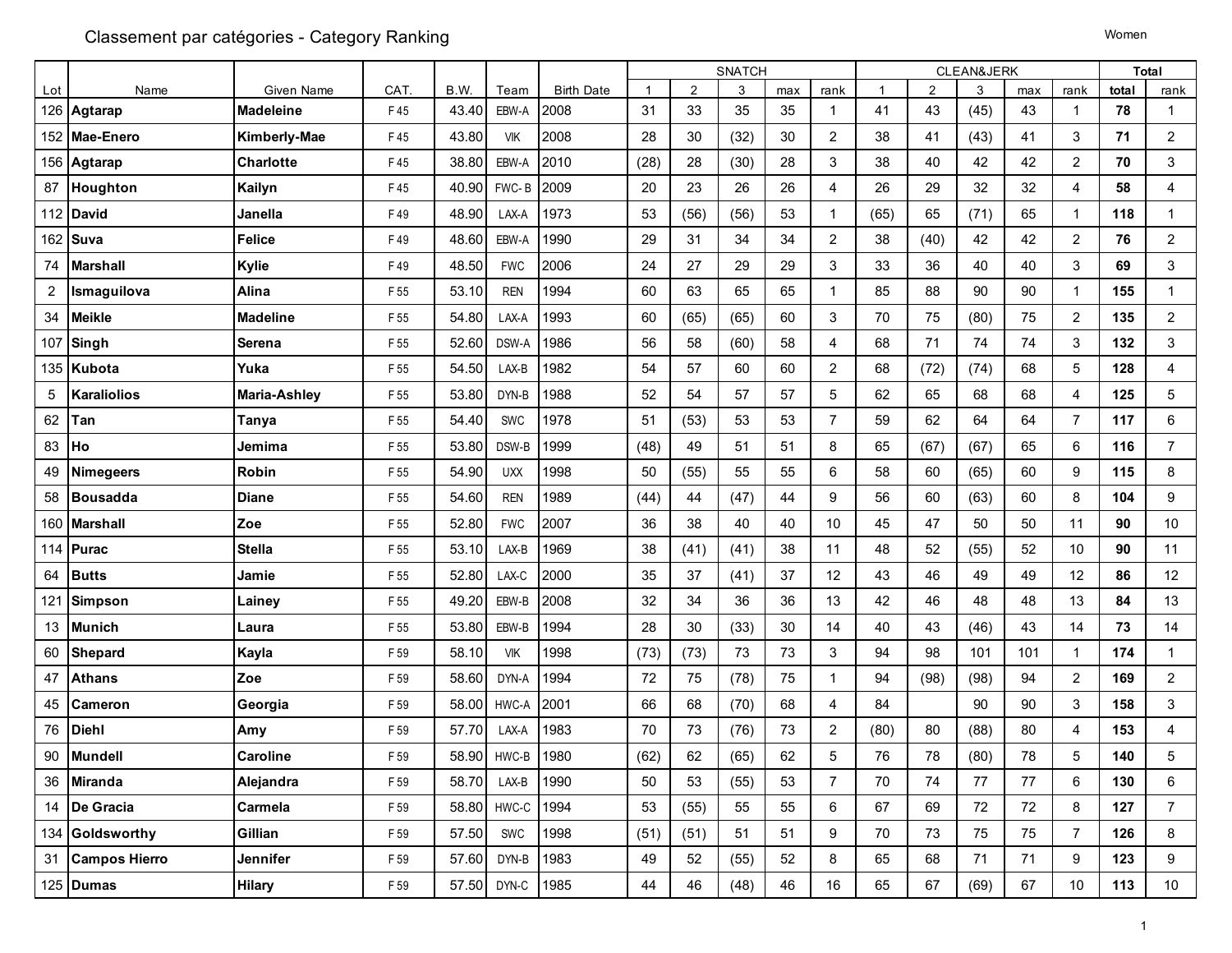| 38     | Chow            | Meagan         | F 59 | 58.00 | <b>UXX</b>       | 1997 | 43   | 46   | 50   | 50 | 10             | 55   | 59   | 62    | 62             | 12             | 112            | 11             |
|--------|-----------------|----------------|------|-------|------------------|------|------|------|------|----|----------------|------|------|-------|----------------|----------------|----------------|----------------|
| 153    | Chen            | Vivian         | F 59 | 56.00 | DYN-C            | 1990 | 46   | 48   | 50   | 50 | 11             | 61   | (63) | (63)  | 61             | 14             | 111            | 12             |
| 3      | Rostamian       | Atena          | F 59 | 58.70 | EBW-B            | 1994 | 46   | 48   | (50) | 48 | 14             | 62   | (63) | (63)  | 62             | 13             | 110            | 13             |
| 25     | Do              | Tina           | F 59 | 56.40 | DSW-B            | 2000 | (45) | (45) | 45   | 45 | 17             | 60   | 62   | (64)  | 62             | 11             | 107            | 14             |
| 82     | Tse             | Jennifer       | F 59 | 58.10 | DYN-D            | 1970 | 43   | 45   | 47   | 47 | 15             | 56   | 59   | (62)  | 59             | 15             | 106            | 15             |
| 95     | Tang            | <b>Emily</b>   | F 59 | 57.80 | <b>UXX</b>       | 1988 | 45   | 48   | (52) | 48 | 13             | 57   | 58   | (63)  | 58             | 16             | 106            | 16             |
| 120    | Haugen-Koechl   | Meagan         | F 59 | 57.20 | EMS-A            | 1997 | 37   | (41) | 41   | 41 | 18             | 49   | 53   | 56    | 56             | 17             | 97             | 17             |
|        | 130 Lau         | Tina           | F 59 | 58.60 | LAX-C            | 1980 | 35   | 38   | 40   | 40 | 19             | 45   | 50   | 53    | 53             | 18             | 93             | 18             |
| 11     | <b>Merriman</b> | <b>Kailey</b>  | F 59 | 58.70 | EMS-B            | 1987 | 26   | 30   | 33   | 33 | 20             | 42   | 45   | (48)  | 45             | 19             | 78             | 19             |
| 39     | Chisholm        | Heather        | F 59 | 58.00 | EMS-B            | 1959 | 27   | (31) | 31   | 31 | 21             | 37   | (41) | 41    | 41             | 20             | 72             | 20             |
| 51     | Ogawa           | Naomi          | F 59 | 58.20 | <b>UXX</b>       | 1988 | 47   | 49   | (51) | 49 | 12             | (59) | (60) | (60)  | $\blacksquare$ | $\sim$         | $\blacksquare$ | $\blacksquare$ |
| 73     | Ewen-Holdom     | Terilyn        | F 64 | 62.80 | HWC-A            | 2001 | 68   | 70   | 72   | 72 | $\mathbf{1}$   | 86   | (89) | 89    | 89             | 1              | 161            | $\mathbf{1}$   |
| 72     | <b>Allert</b>   | Paige          | F 64 | 62.20 | <b>VIK</b>       | 1992 | 65   | 68   | (70) | 68 | $\overline{2}$ | 79   | 83   | (86)  | 83             | $\overline{4}$ | 151            | $\overline{2}$ |
|        | 147 Huff        | Shannon        | F 64 | 63.40 | <b>UXX</b>       | 1993 | 57   | 61   | 65   | 65 | 3              | 75   | (83) | 84    | 84             | 3              | 149            | 3              |
|        | 100 Ngo         | <b>Maureen</b> | F 64 | 62.80 | DSW-A            | 2000 | 60   | 63   | (66) | 63 | 5              | 81   | 84   | (86)  | 84             | $\overline{2}$ | 147            | $\overline{4}$ |
|        | 139 Nadorozny   | <b>Katie</b>   | F 64 | 61.60 | CLD-A            | 1983 | 58   | 61   | 63   | 63 | 4              | 77   | 80   | (83)  | 80             | 5              | 143            | 5              |
|        | 165 Maclean     | Mihaela        | F 64 | 63.30 | <b>UXX</b>       | 1990 | 58   | 60   | 62   | 62 | 6              | 77   | 80   | (83)  | 80             | 6              | 142            | 6              |
| 102 Lu |                 | <b>Ellen</b>   | F 64 | 61.40 | CLD-A            | 1996 | 55   | 58   | 61   | 61 | $\overline{7}$ | 70   | 72   | (74)  | 72             | $\overline{7}$ | 133            | $\overline{7}$ |
| 33     | <b>Morales</b>  | Paula          | F 64 | 62.40 | DYN-B            | 1993 | 55   | (58) | 58   | 58 | 8              | (66) | 67   | 70    | 70             | 8              | 128            | 8              |
| 155    | Carrigan        | J Brette       | F 64 | 61.30 | HWC-C            | 1983 | (54) | 54   | (57) | 54 | 9              | 70   | (73) | (73)  | 70             | 9              | 124            | 9              |
| 28     | Vimos           | Elena          | F 64 | 61.30 | CLD-B            | 2000 | (45) | 45   | (47) | 45 | 13             | 59   | 61   | (63)  | 61             | 10             | 106            | 10             |
| 127    | <b>Mathews</b>  | Samantha       | F64  | 63.30 | <b>UXX</b>       | 1986 | 47   | 48   | 49   | 49 | 10             | 56   | (60) | (60)  | 56             | 11             | 105            | 11             |
| 148    | VanKoeveringe   | Anemone        | F 64 | 59.10 | EBW-B            | 2007 | 41   | 44   | 46   | 46 | 11             | 53   | 55   | (58)  | 55             | 12             | 101            | 12             |
|        | 101 Roumieu     | <b>Stella</b>  | F 64 | 60.10 | <b>FWC</b>       | 2005 | 40   | 42   | 45   | 45 | 12             | 50   | 53   | 55    | 55             | 13             | 100            | 13             |
| 146    | l Lin           | <b>Melissa</b> | F71  | 65.10 | DSW-A            | 2002 | 76   | 79   | (82) | 79 | $\overline{2}$ | 97   | 101  | (105) | 101            | 1.             | 180            | $\mathbf{1}$   |
| 86     | Goh             | Cassandra      | F71  | 71.00 | DSW-B            | 1995 | (74) | 77   | 80   | 80 | $\mathbf{1}$   | 91   | 94   | 97    | 97             | $\overline{2}$ | 177            | $\overline{2}$ |
| 143 Ko |                 | <b>Sharon</b>  | F71  | 69.00 | DYN-A            | 1984 | (71) | 71   | 73   | 73 | 3              | 92   | (95) | (95)  | 92             | 3              | 165            | 3              |
|        | 138 Lee         | Kathryn        | F 71 |       | 69.40 HWC-B 2003 |      | (69) | (69) | 70   | 70 | 5              | 87   | 90   | 91    | 91             | 4              | 161            | 4              |
|        | 149 Riewe       | Kirsten        | F 71 | 66.90 | HWC-B            | 1982 | (68) | 68   | 71   | 71 | 4              | 84   | 87   | 89    | 89             | 5              | 160            | 5              |
|        | 81 Trottier     | <b>Nadine</b>  | F 71 | 66.60 | DYN-B            | 1994 | 60   | 62   | 64   | 64 | $\overline{7}$ | 81   | 84   | 87    | 87             | 6              | 151            | 6              |
|        | 96 Koene        | Alannah        | F 71 | 68.40 | HWC-C            | 1993 | (63) | 63   | 66   | 66 | 6              | 80   | (84) | (84)  | 80             | 8              | 146            | $\overline{7}$ |
|        | 131 Wiebe       | Karleena       | F 71 | 69.50 | EMS-A            | 1994 | 60   | 63   | (66) | 63 | 8              | 78   | 80   | (83)  | 80             | $\overline{7}$ | 143            | 8              |